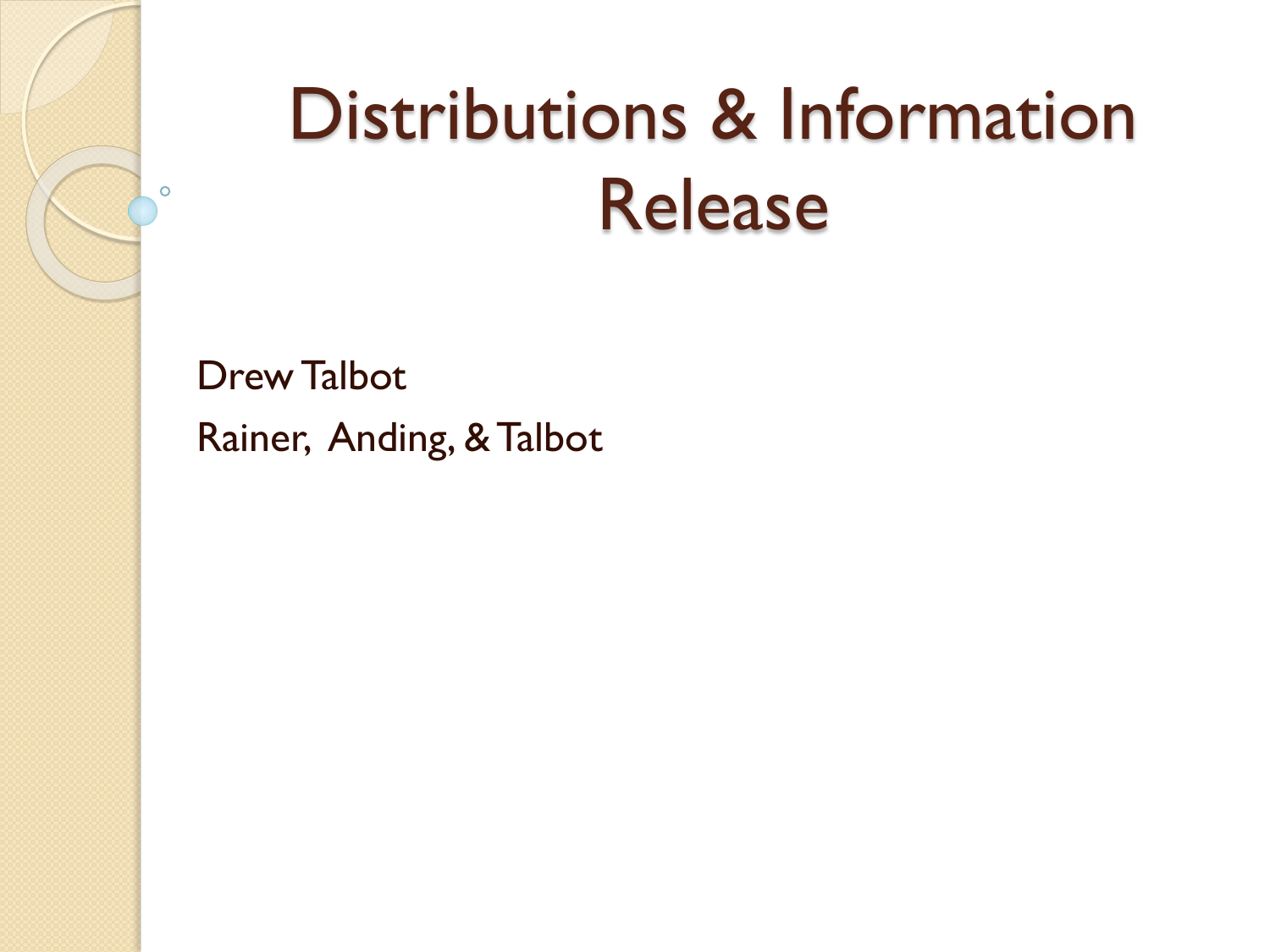## Distribution of Information

- What is Provided by Collectors to Taxing Authorities?
	- What documents and information accompany the disbursement of funds?
	- What documents and information should be excluded?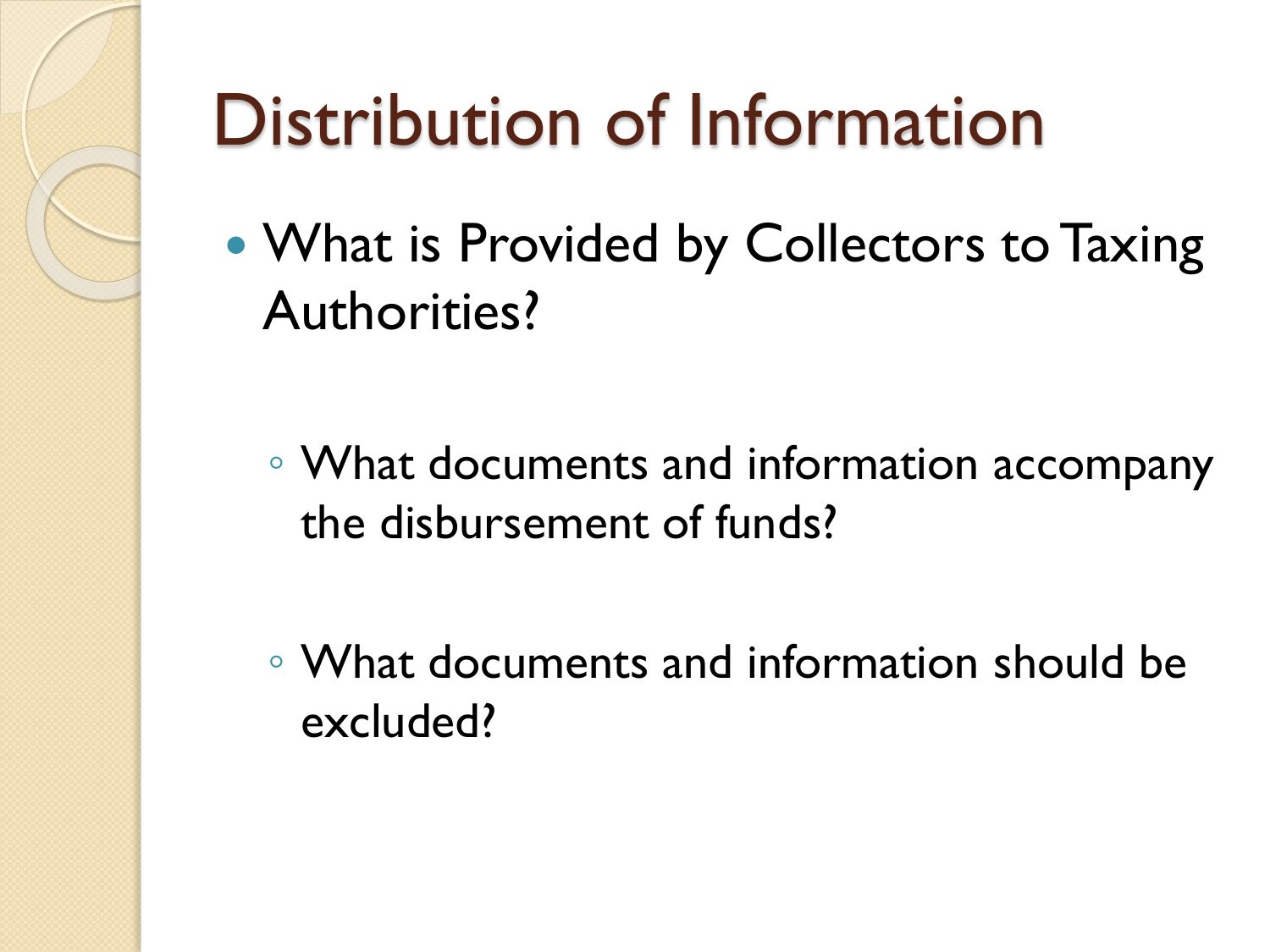## Included Information

- Total Collections
	- Statistics and categorical breakdown permitted by La. R.S. 47:1508
		- Exceptions to this rule
	- Breakdown of collections from enforcement actions or audits
- Each taxing authority's share of expenses
	- Supporting data for expenses if not a percentage of collection allocation
	- Supporting data for expenses available upon request
- Other noteworthy data
	- Statistics relating to delinquent taxpayers
	- Statistics relating to the status of ongoing audits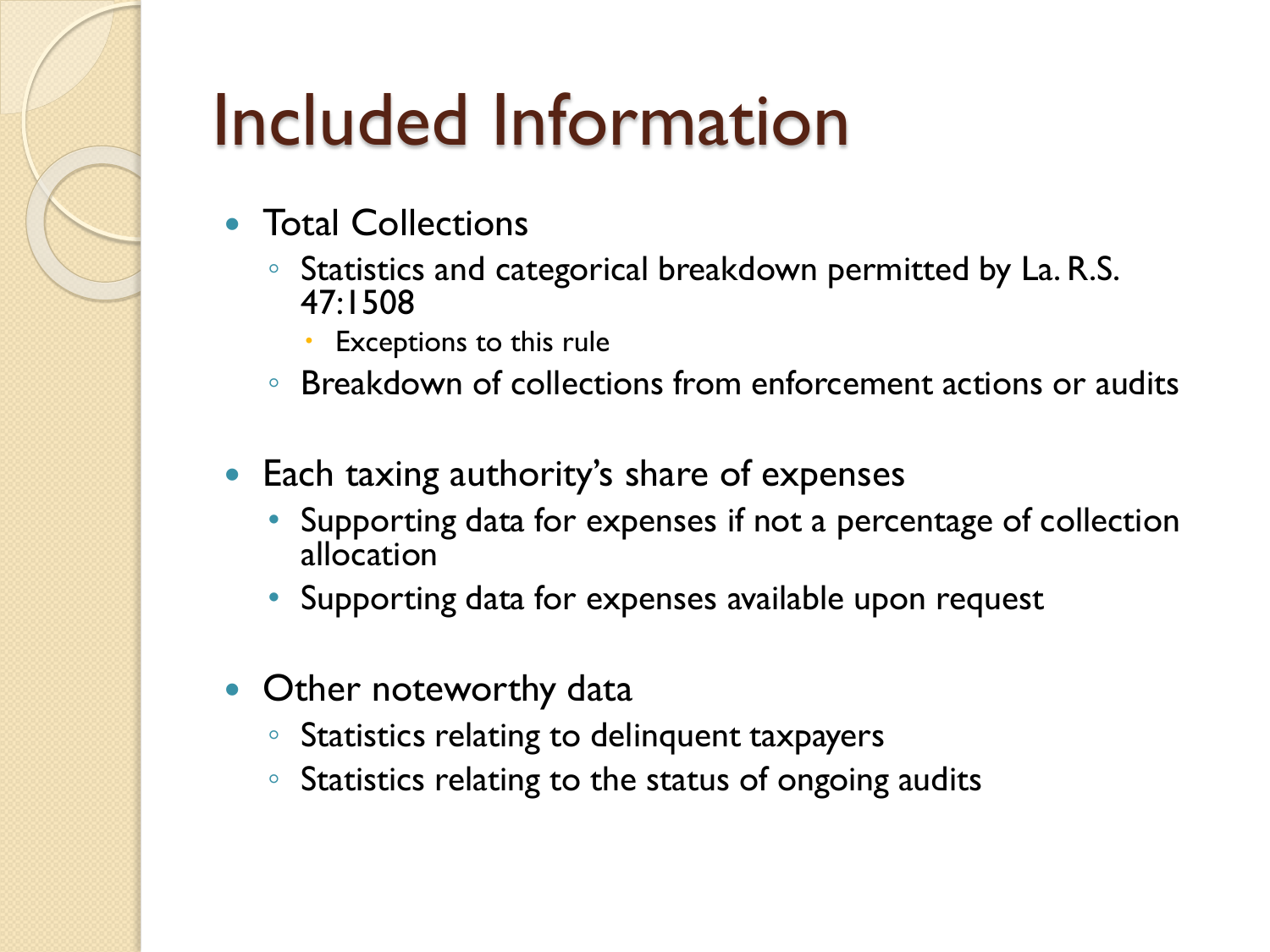## Excluded Information

- Information provided may violate La. R.S. 47:1508
	- Categories or "statistics" which clearly identify or suggest information pertaining to a specific taxpayer
	- Names of businesses currently under audit
	- Names of businesses that are "delinquent" in filing or remitting taxes
		- If a "delinquent" is in the middle of the assessment process, is this information that can be disclosed to taxing authority representatives?
	- There are written policies and procedures present to protect and guide Collectors so all parties know the "rules of the road" and the Collector does not inadvertently violate La. R.S. 47:1508
- Projections for future collections
	- Unless forecasting collections is specifically within the scope of your duties, it should be avoided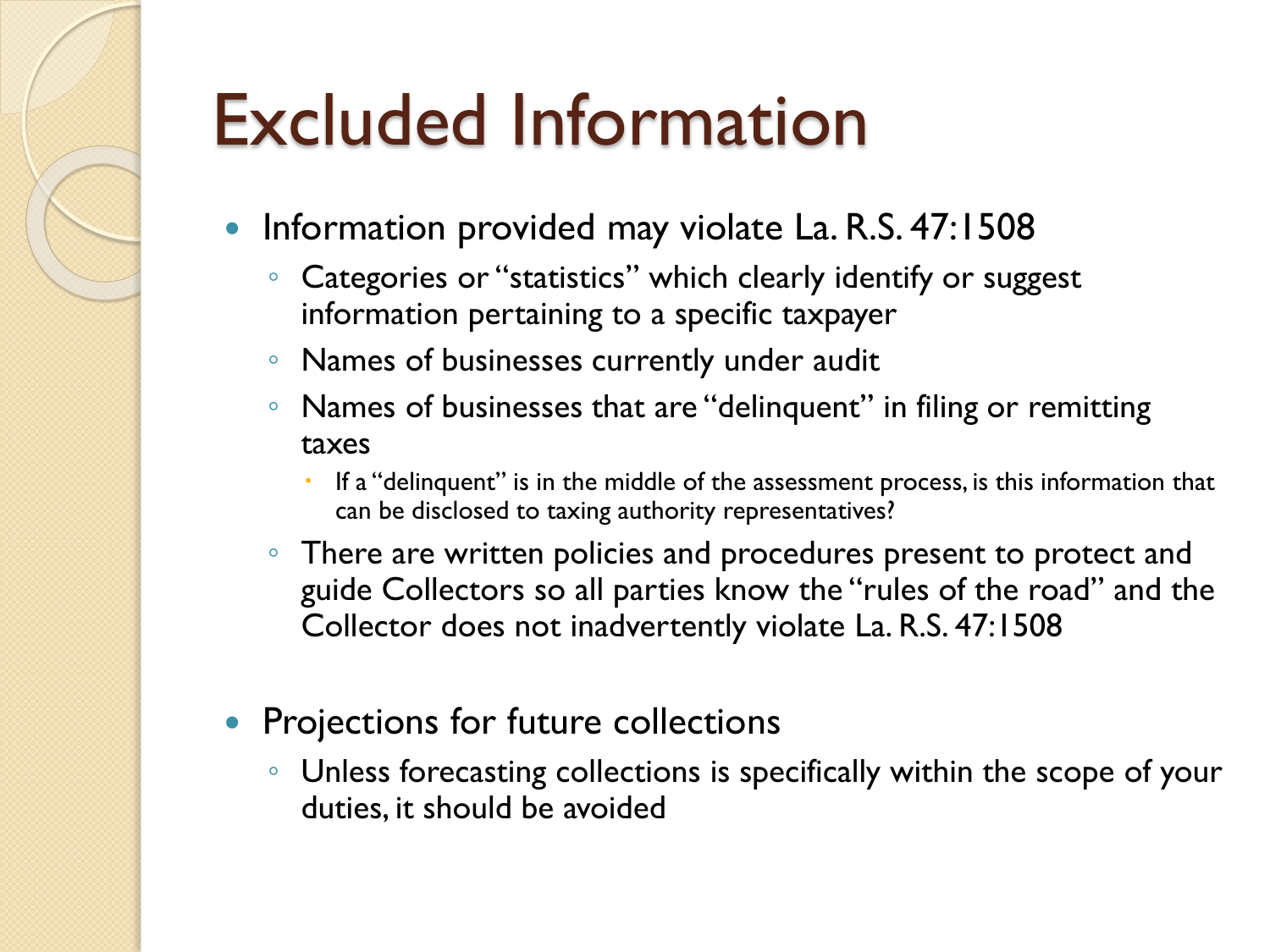# Taxpayer Confidentiality

- Under the Public Records Act, all documents created and kept by political subdivisions are "public records" unless the document is protected from disclosure by law or privilege.
- La. R.S. 47:1508 creates an exception from the Public Records Act for confidential taxpayer information.
- La R.S. 47:1508 and La. R.S. 47:1508.1 subjects violators to criminal and civil penalties for violation of provisions; however, exceptions to La. R.S. 47:1508 exist.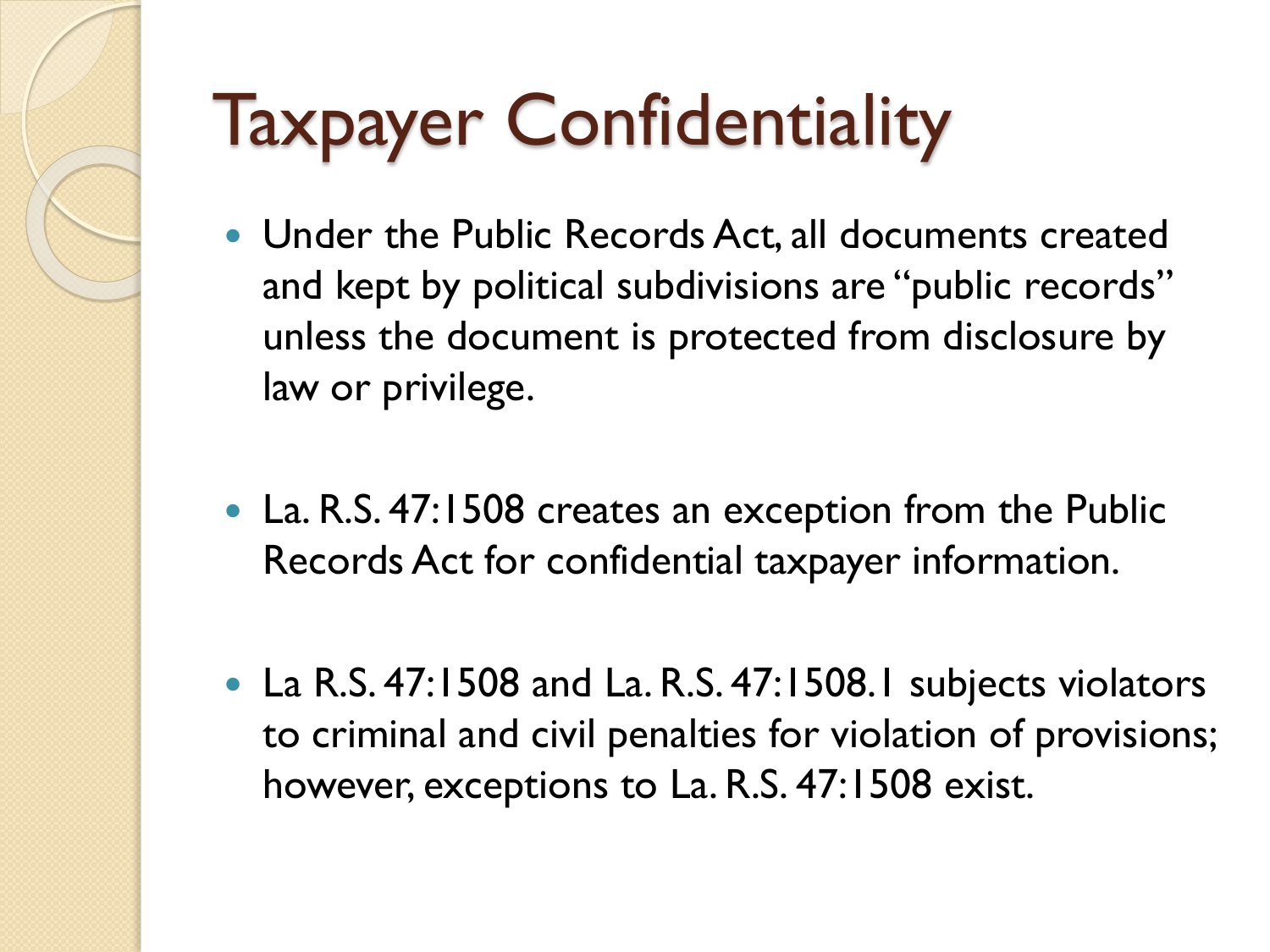### Providing Confidential Records to Mayors, Sheriffs, Council Members, etc.

- Occasionally, School Board members, Mayors, Council members and others representing or employed by taxing authorities for which the Collector administers tax will seek confidential taxpayer information.
- La. R.S. 47:1508B and LA Attorney General Opinions permit Collectors to provide this information provided it is in the administration and enforcement of the tax.
- Best practices to protect against any 1508.1 liability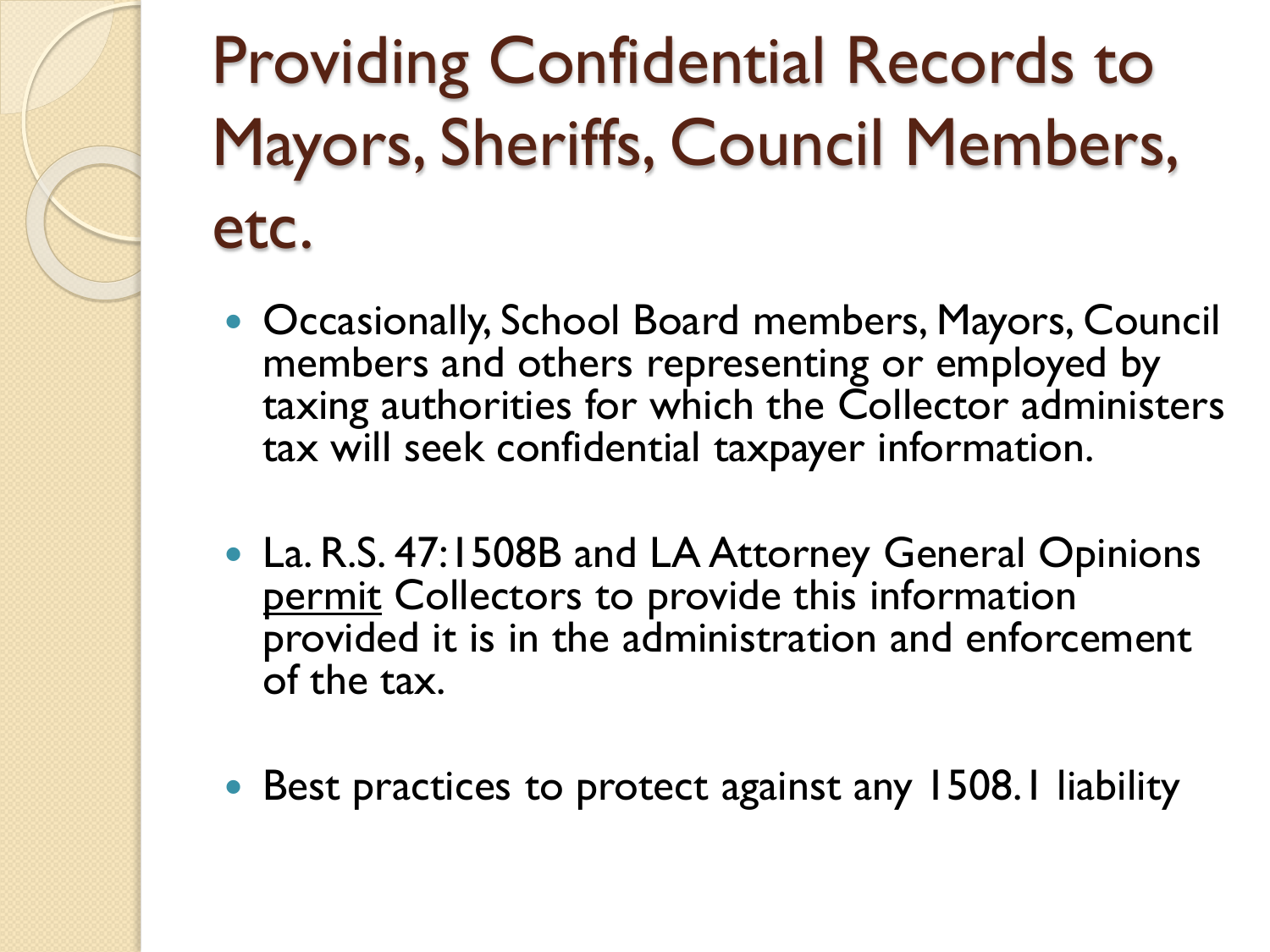

# 1508 Disclosure

- When providing confidential taxpayer information to taxing authority representatives, do the following:
	- Provide a signed disclosure that information being sought for administration and enforcement of tax purposes *only;*
	- Provide a copy of La. R.S. 47:1508 and 47:1508.1, and
	- Obtain a signed agreement that person(s) have read La. R.S. 47:1508 and 47:1508.1, agree to be bound by its provisions, and relieve the Collector from any liability if the confidential information is unlawfully disclosed by the person(s).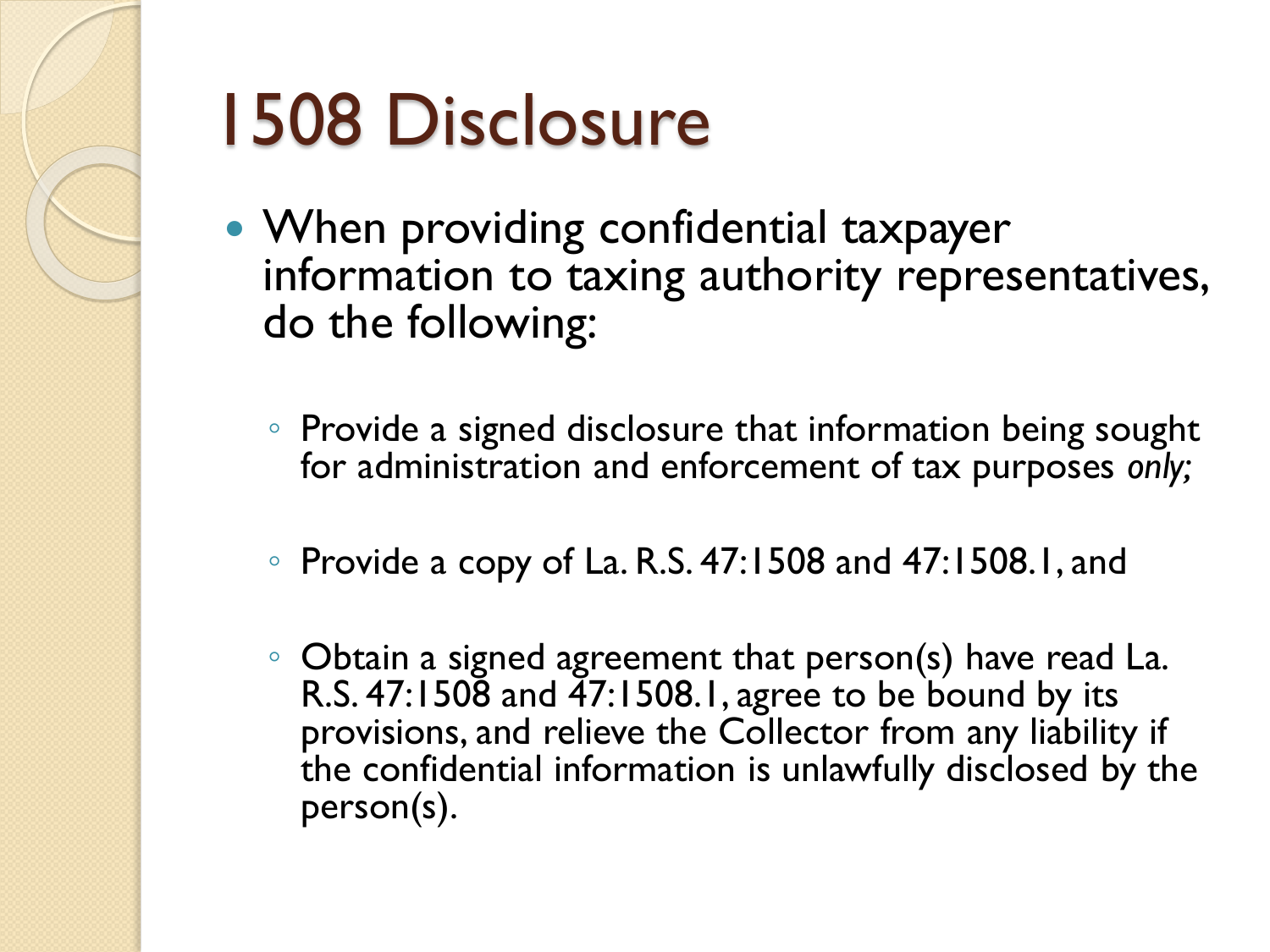

# 1508 Exceptions

- Taxpayers in litigation
- Information shared with taxing authorities regarding the enforcement and administration of the tax
- Information shared with the State or other local collectors
- Various other exceptions to "general rule" found in La. R.S. 47:1508B
	- Reciprocal Information Sharing Agreements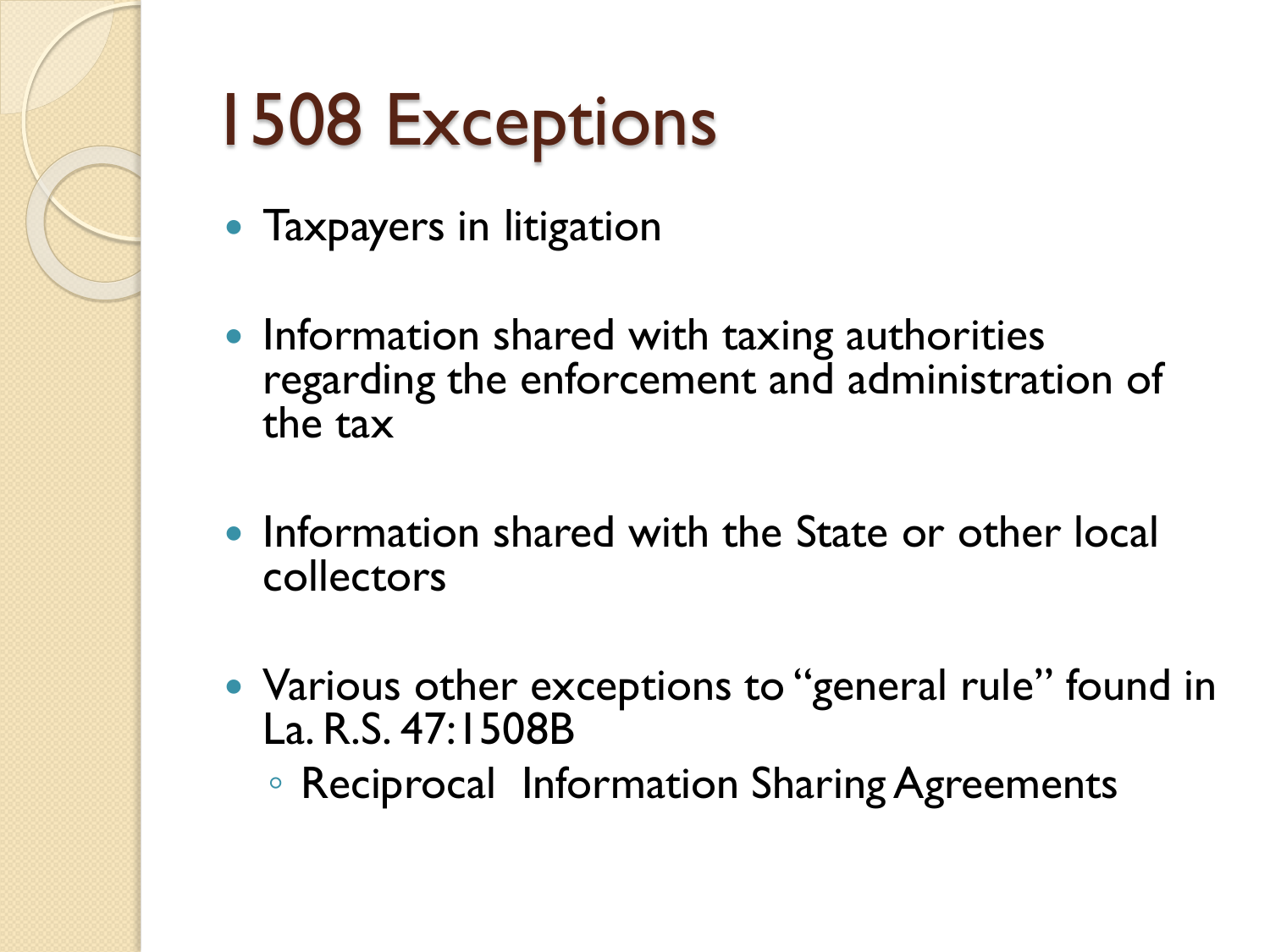### Reciprocal Information Sharing **Agreements**

- Are reciprocal information sharing agreements between parishes or between a parish and the LA Department of Revenue necessary?
- What are best practices?
- Who may share information? How does this law impact the sharing of information by contract auditors?